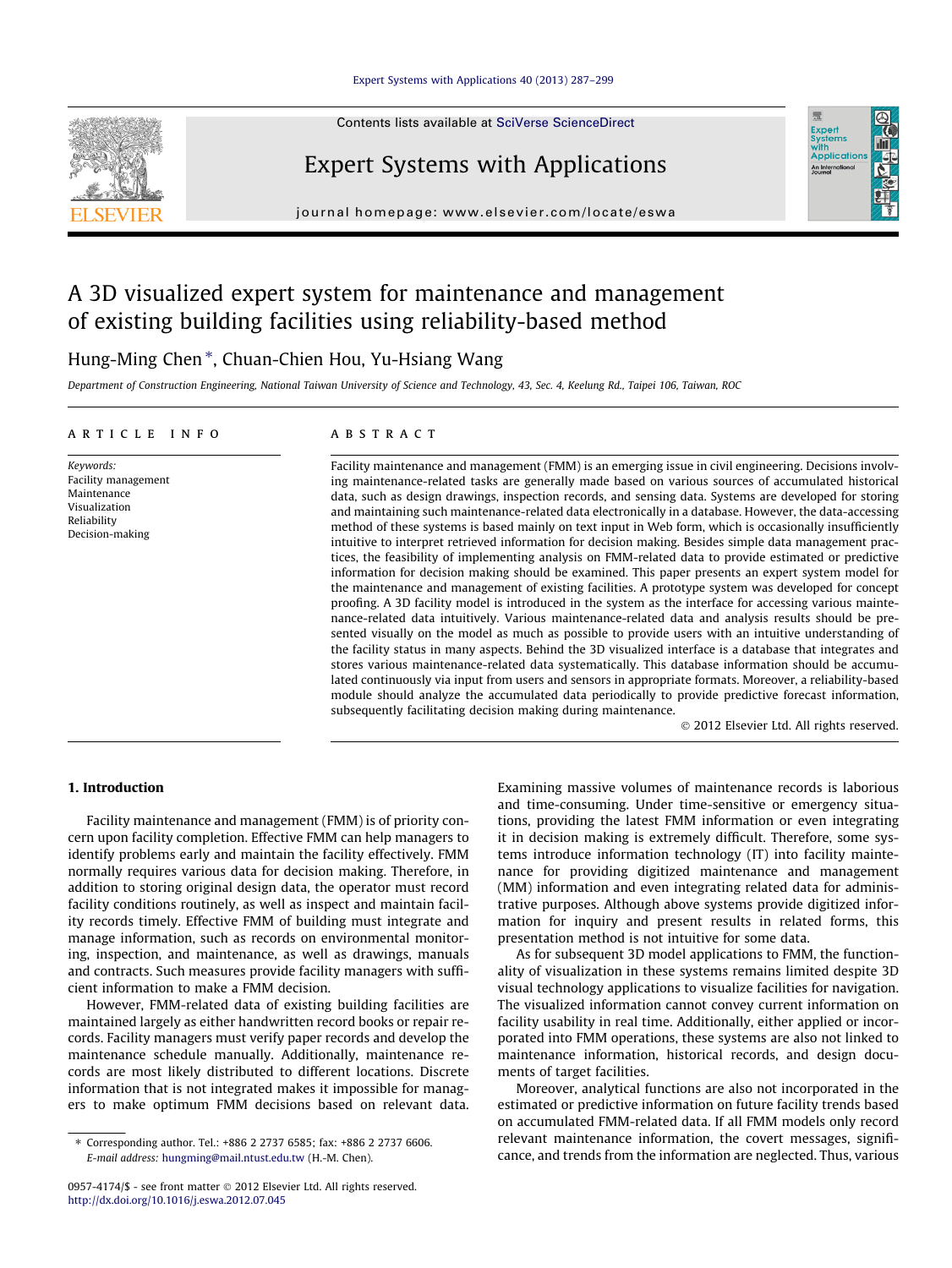methods or theories have been developed to resolve this problem, with the intention of producing covert or predictable information in the above data. Through such efforts, post-processing analysis of accumulated maintenance information has greatly facilitated MM work decisions. However, to our knowledge, a multidimensional integration of analytical results and auxiliary information of other MM works has not been achieved using 3D visualization technology.

This work demonstrates the feasibility of incorporating a 3D visualized expert system into the MM of existing building facilities. A 3D facility model is provided as the main system interface. Various FMM-related data and documents are digitized and stored in an integrated database in appropriate formats. All database data are mapped as attributes of appropriate components in various scales for easy access. This database information is constantly accumulated via inputs from various users and sensors. The accumulated FMM data for post-processing information must be analyzed before it can support FMM decisions. This work also develops a data analysis module based on reliability methods. The proposed module analyzes periodically the accumulated data to provide processed information, thus facilitating decision making for maintenance purposes. Consequently, supervisors can determine whether they should conduct facility maintenance or detection before actual damage occurs. Additionally, maintenance tasks involving time, labor, and financial arrangements often encounter scheduling problems. Providing an optimal maintenance schedule by using an optimization approach can help reduce time, labor, and financial expenses, as well as further enhance facility reliability, ultimately reducing the likelihood of sudden damages in a facility.

#### 2. Objective

The proposed expert system model utilizes visualization technology to effectively search for and present maintenance data. The proposed model also uses a database to integrate and link a variety of FMM data that building managers typically seek for decision making, i.e. design and construction drawings, inspection and maintenance records, major events, knowledge documents, user manuals, accumulated real-time monitoring data, and statistical results of facility life cycle. Additionally, the system model integrates the reliability-based method, e.g., failure rate estimation, reliability analysis, and maintenance scheduling, to analyze accumulated inspection and monitoring data in order to provide processed information to facilitate decision making. The above features make the proposed system model a highly functional expert system model for FMM. The model also features 3D visualization, integration of data and monitoring information, information analysis, as well as decision making functions.

Moreover, the proposed system model offers a 3D view of the facility, allowing facility managers to easily view and select a portion of the facility to obtain the maintenance or management information required. The selected portion changes the color and display basic information. Furthermore, the MM information for each facility or component is available; data are presented in the most appropriate manner; and both single selection and multiselection are supported.

The proposed system model stores FMM information in the proper digitized format, e.g., image, data, or file, and links information to the 3D model of the facility. Accessing the 3D model provides users with all details of the basic data and historical records of this facility. Moreover, the proposed system model has integrated diversified MM information sets such as basic information, examination records, and monitoring information, among others. In particular, a database is used to store and manage information collectively, as well as present information through a 3D visual interface. Consequently, the monitoring information accurately reflects the real-time state of the facility by color or animation, e.g., facility temperature and elevator location. Furthermore, MM information is post-processed with the reliability-based method. Based on accumulated MM information, the system can estimate failure rates and reliabilities of facility equipment. An optimal maintenance plan for the facility is also developed by scheduling optimization. The system also estimates the failure rates of various components of the equipment through a statistical formula by analyzing facility maintenance information. The system then identifies the reliability of facility equipment by analyzing the failure rates of equipment components. Once the reliabilities of all facility equipment are estimated, the system can further provide a corresponding equipment maintenance plan for reference based on the optimization of FMM scheduling.

#### 3. Related research

FMM has received considerable research attention. For facility managers, other than pure FMM, identifying the optimum maintenance and management strategies and repair facilities before faults occur has become increasingly important. Some studies applied the reliability analysis to estimate of the failure rate of facilities, and optimization methods to set the facility maintenance scheduling. Examples include [Chun \(1992\), Chan and Shaw \(1993\), Jack](#page--1-0) [and Dagpunar \(1994\)](#page--1-0), and [Yeh and Lo \(2001\).](#page--1-0) Beside, some studies further applied AI-based theories and methods to establish decision-support models for the maintenance and management of various facilities. Examples include [Morcous and Lounis \(2005\), Lee,](#page--1-0) [Sanmugarasa, Blumenstein, and Loo \(2008\), Xiao, Chen, and Zhong](#page--1-0) [\(2010\), Moradi, Fatemi Ghomi, and Zandieh \(2011\)](#page--1-0), and [Naderi,](#page--1-0) [Zandieh, and Aminnayeri \(2011\).](#page--1-0) In practice, some maintenance data can be further processed to produce insightful information for FMM.

Some studies further developed expert systems based on proposed models to assist FMM works in various areas, such as structural material, transportation, fire-fighting, manufacturing, and warehouse management, automatically and digitally. These expert systems generally provide text-based and 2D graphical user interfaces for receiving users' inputs and presenting analytical results. The examples of expert systems developed for various types of facilities are as follows. For structural material, [Mahmoud, Aref,](#page--1-0) [and Al-Hammad \(1996\)](#page--1-0) developed an expert system for evaluation and selection of floor finishing materials. [Liu, Xuan, Si, and Tu](#page--1-0) [\(2008\)](#page--1-0) developed an expert system to realize an appropriate combination of material database, condition database and knowledge database. Many assessment criteria including the multi-defects interaction and combination, invalidation criterion and creep–fatigue interaction are employed in the inference engine of expert system. For transportation facility, [Chou \(2009\)](#page--1-0) proposed a web-based case-based reasoning (CBR) expert prototype system that compares historical data at the work item-level across the case library and determines preliminary project cost with readily available information rapidly based on previous experience of pavement maintenance related construction to assist decision makers in project screening and budget allocation. [Tarighat and Miyamoto](#page--1-0) [\(2009\)](#page--1-0) proposed fuzzy bridge deck condition rating method and the parameters of the model are selected as fuzzy inputs with membership functions found from some statistical data and then the fuzziness of the condition rating is calculated by the fuzzy arithmetic rules inherent in the fuzzy expert system. For fire-fighting facility, [Kamel, McCaffrey, and Metzler \(1996\)](#page--1-0) developed MK92 Maintenance Advisor Expert System (MK92 MAES) for the diagnosis and repair of the MK92 MOD 2 fire control system deployed on U.S. Navy guided missile frigates. For manufacturing facility and